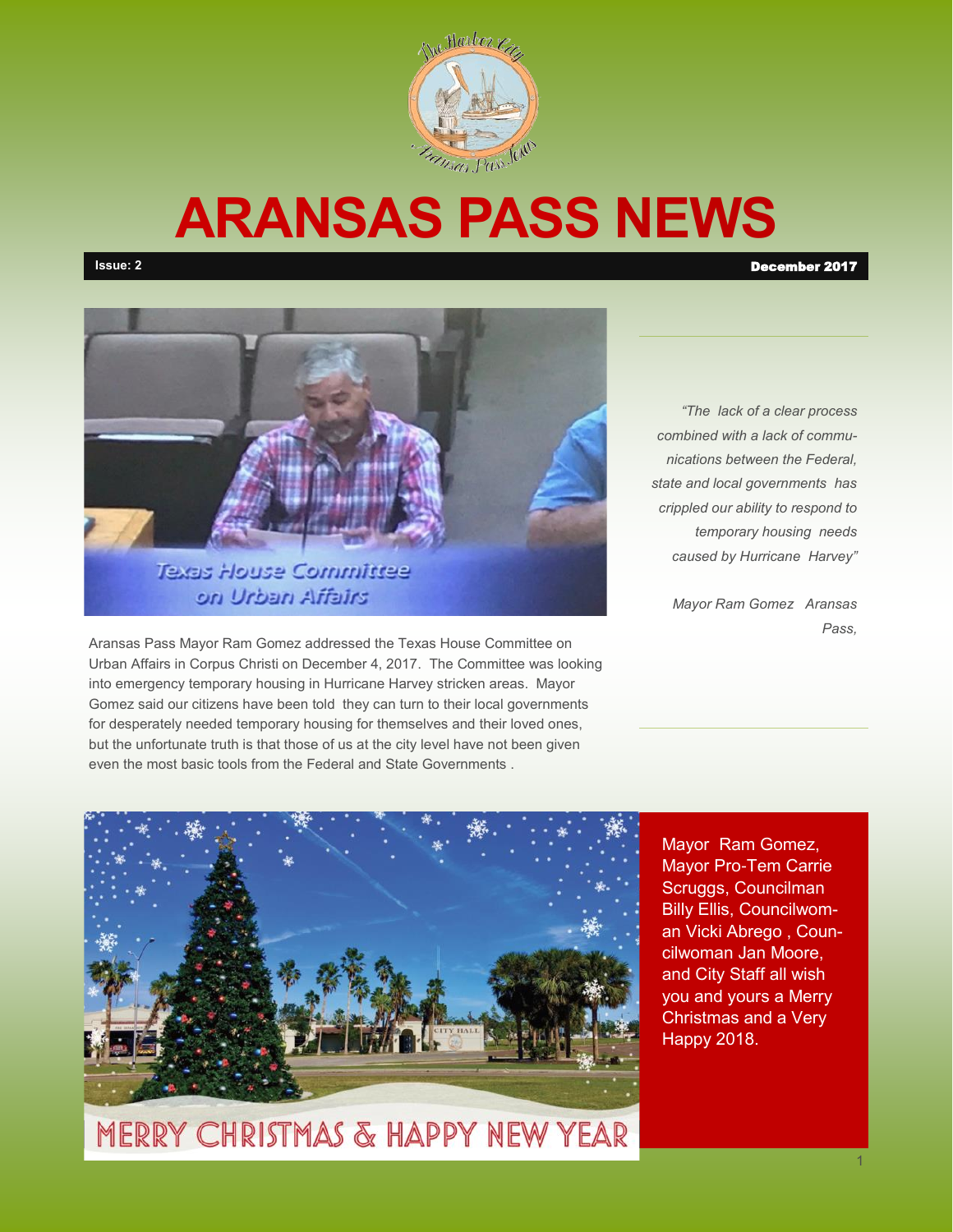# **CONSTRUCTION**

# **THE ARANSAS PASS BUILDING DEPART-MENT WILL BE "FAST TRACKING"**

The City Building Department is updating our permitting process. This will make it more expedient, transparent and efficient. By February we will have our process and requirements for each type of permit outlined clearly and concisely. Frankly, a major problem in this area of serving citizens and builders is communications. We are working to change that and to get permits issued as quickly as possible.

As we work to improve the departments overall performance, we also are planning to implement a "Fast Track" system. Our goal is to offer residential and commercial developers the option to expedite the permitting process with a consolidated plan review session. Permitting is a process that requires several departments to participate in a plan review. With the "Fast Track" process we hope to offer citizens and developers the chance to have their plans completely reviewed in one plan review session.



During the early morning of December 8th, residents of Aransas Pass and most of South Texas awoke to a very rare snowfall. This drone picture was taken near City Hall by I.T. Director Jeff Martin and Marvin Leister.

### **CITY CODE ENFORCEMENT FACES POST-HARVEY CHALLENGES**

City Code enforcement officer, Cory Elrod, could be facing a large number of unrepaired Harvey damaged buildings as our City continues to recover from hurricane damage. As a result, Officer Elrod will be paying special attention to these new problems. Although he and the City will do all we can to work with these property owners, the City also has to be concerned about health and safety matters. Code Enforcement is under the City Police Department. In addition to problems with buildings , Officer Elrod will be monitoring areas with excessively high weeds and grass. *Below: Code Enforcement officer Cory Elrod inspecting the window of a hurricane damaged building.*

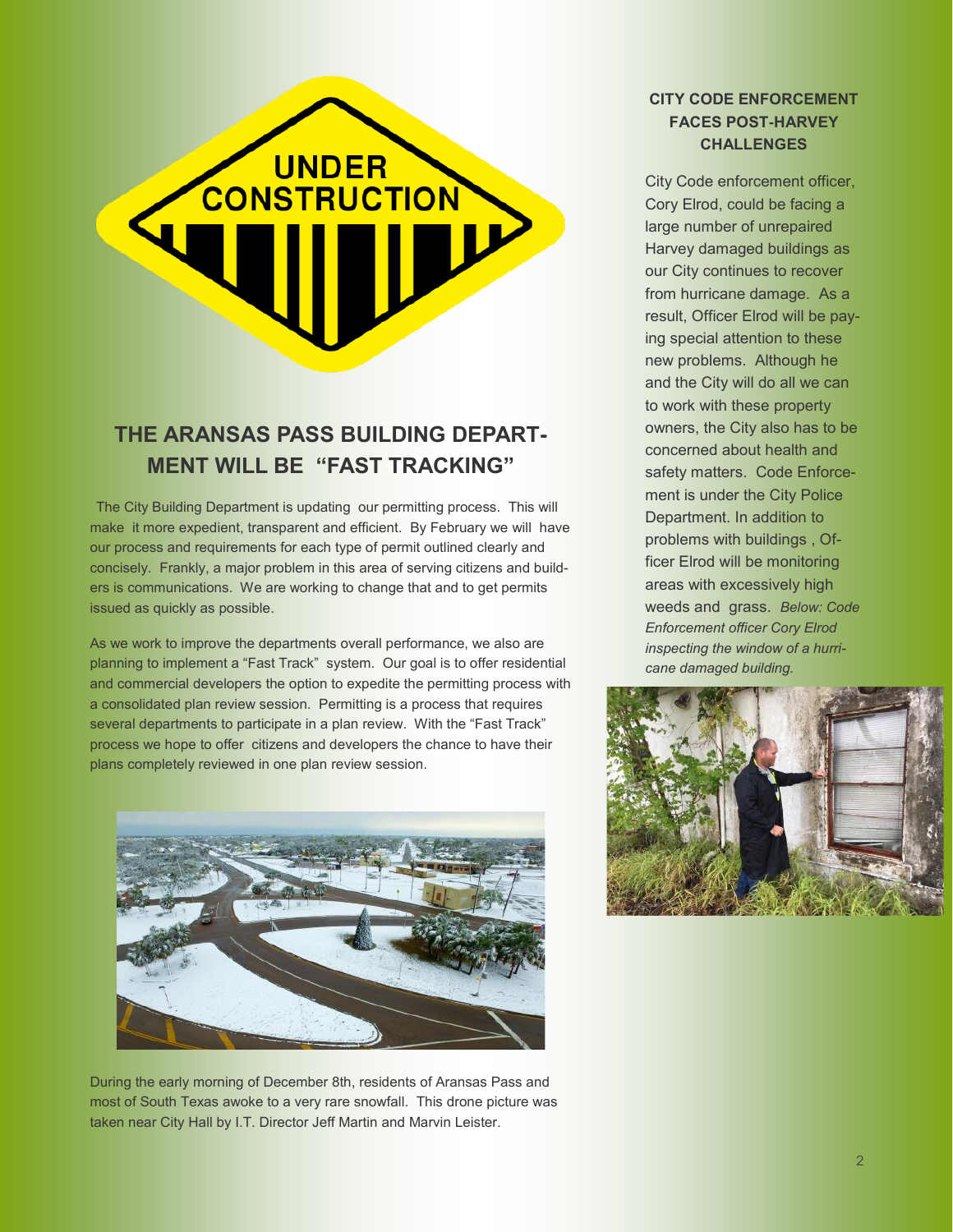### WORK ON HURRICANE DAMAGED CITY PROP-ERTIES CONTINUES

The city of Aransas Pass continues to work with FEMA on hurricane damaged city property. A master list of these city owned facilities is being constantly reviewed by City Staff and FEMA officials. Visits to the sites have been conducted by FEMA. Assuming FEMA agrees, the City's goal is to receive FEMA funding for repairs. Otherwise, these expenses could not be carried by the City budget. An example would be the collapsed elevated water tower. Other examples include damage to the city parks, the civic center, the aquatics center, and the sewer plant. Of course, FEMA will cover 90% of these expenses and the City must find financial sources for the remaining 10%.

## PLEASE NOTE:

 $\mathcal{L}_\text{max}$  and  $\mathcal{L}_\text{max}$  and  $\mathcal{L}_\text{max}$ 

Because the first Council meeting in January falls on January 1st, the regular City Council meeting has been moved to Tuesday January 2nd.



# **TOWN HALL MEETING WELL ATTENDED**

An estimated 130 citizens attended the Aransas Pass November 30th Post-Harvey Town Hall meeting held at the Civic Center. The purpose of the session was to report to citizens on the status of the hurricane recovery work. Community leaders and city staff gave presentations after residents were welcomed by Mayor Ram Gomez. It was pointed out during the meeting that the Care Regional Medical Center planned to reopen in 8 months to a year, although this might be accomplished in phases. The hospital received substantial hurricane damage. The Chamber of Commerce reported that 80% of the local businesses are now open with 46 closed and undergoing repairs and 8 have closed permanently. Also in attendance were FEMA, the Texas General Land Office, Cable One, the Aransas Pass Independent School District, AEP, and Frontier Communications. The meeting was live-streamed. (Photos courtesy of Jeff Martin)